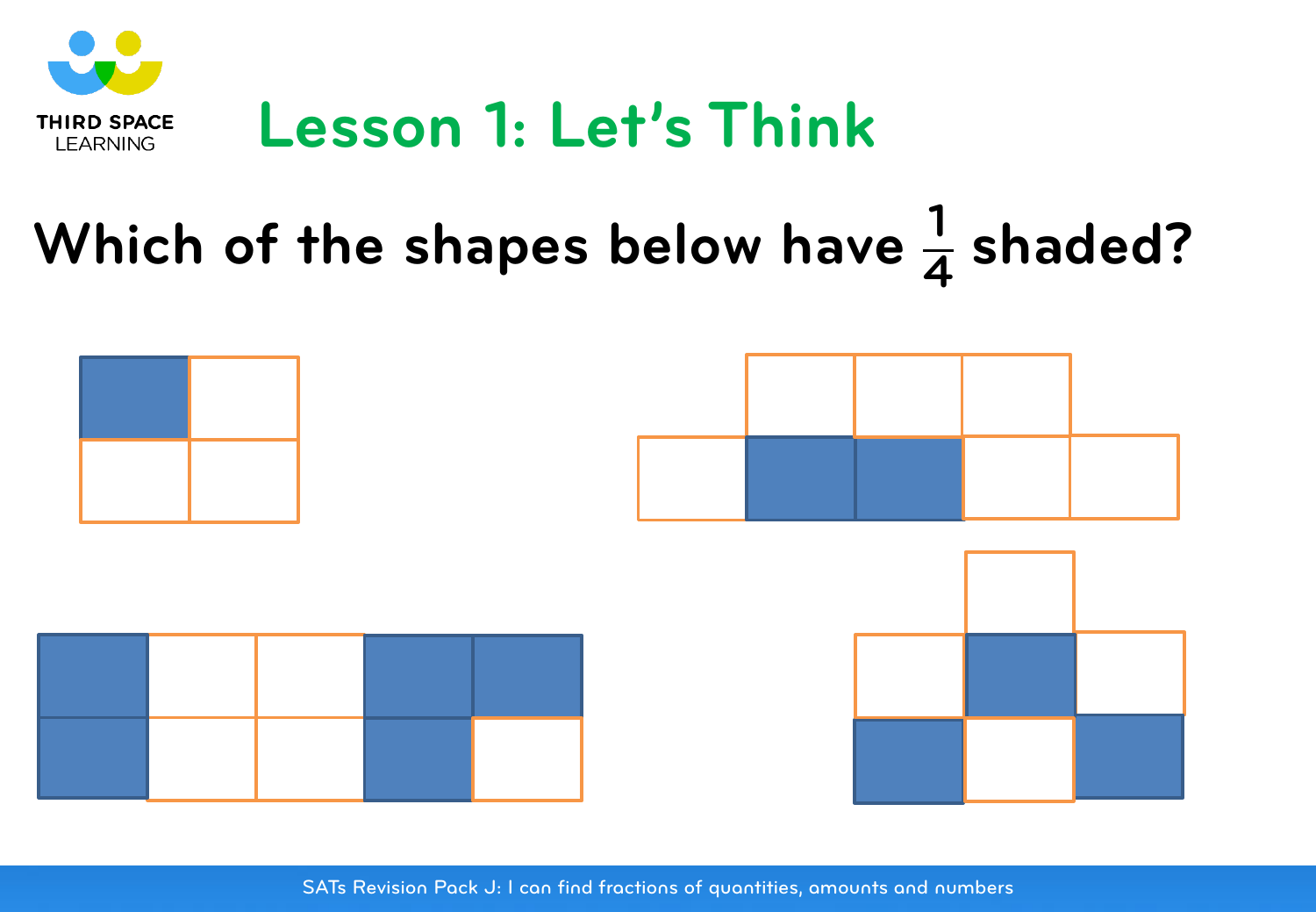

## **Lesson 1: Let's Apply**



**Shade some more of this shape so that <sup>1</sup>**  $\frac{1}{3}$  of it is **shaded.**

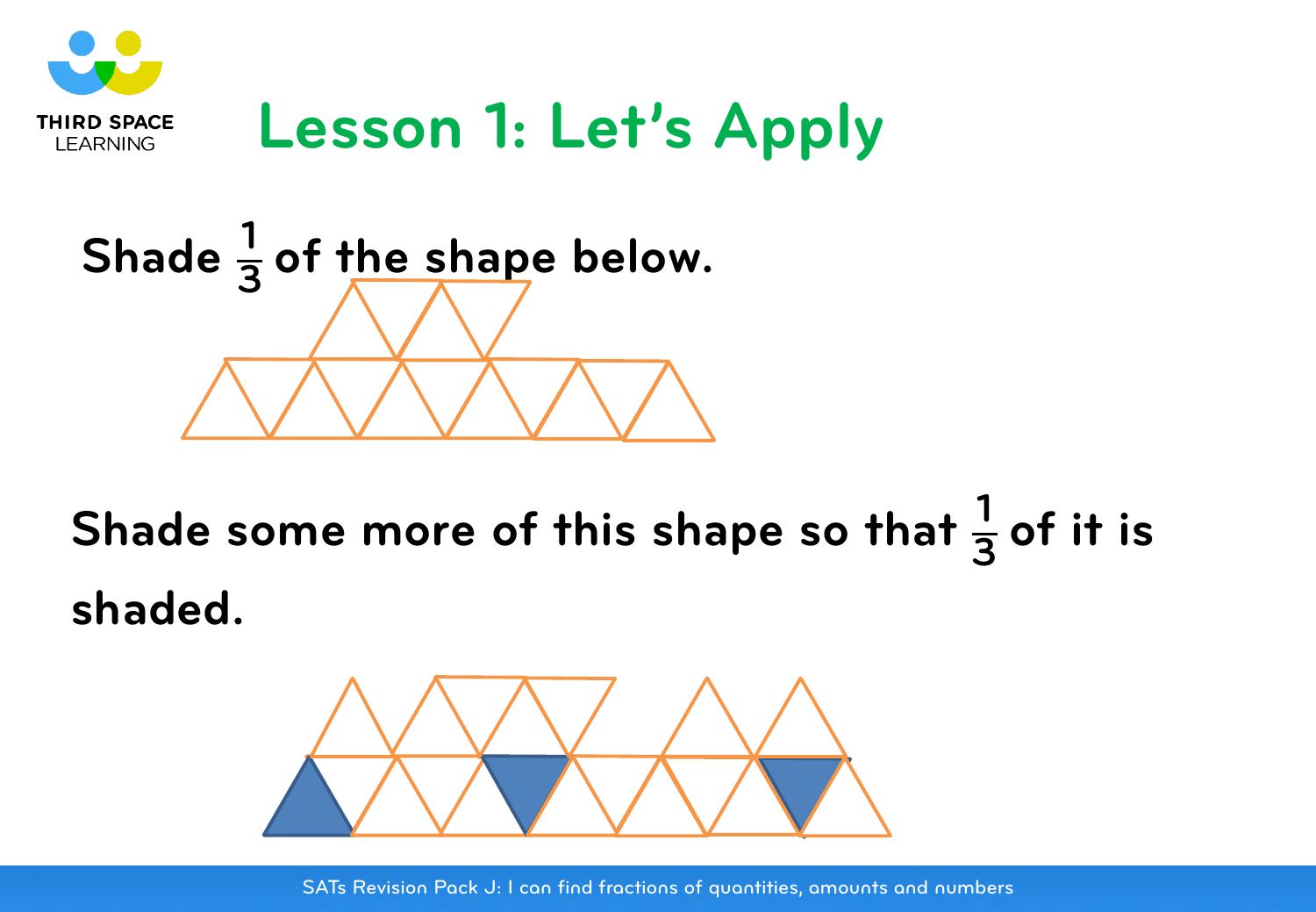

## **Lesson 2: Let's Think**

### **How many ways could you shade 3**  $\frac{3}{4}$  of the **shape below?**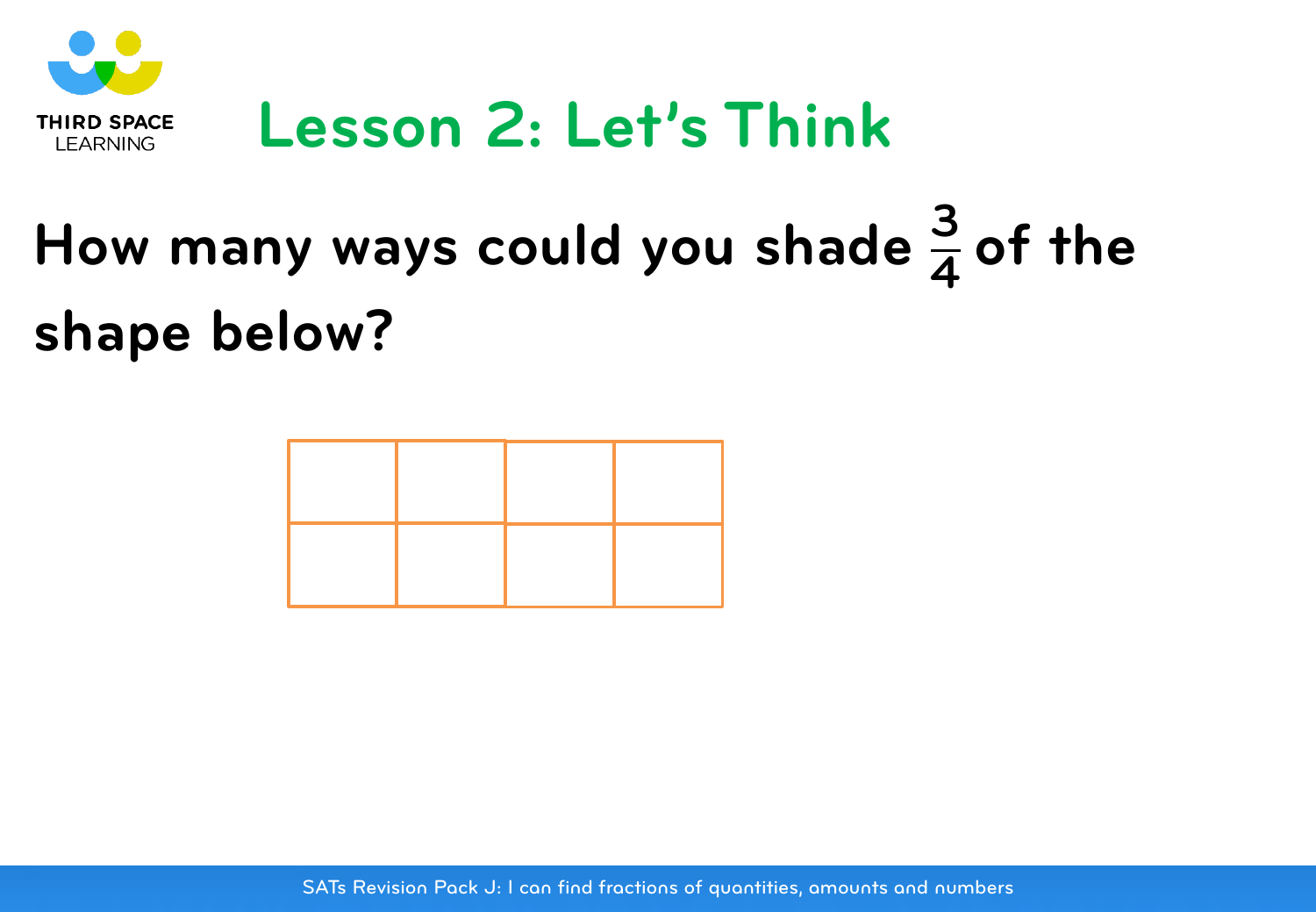

## **Lesson 2: Let's Apply**

#### **3 <sup>4</sup> of Ellie's number is 12. What is Ellie's number?**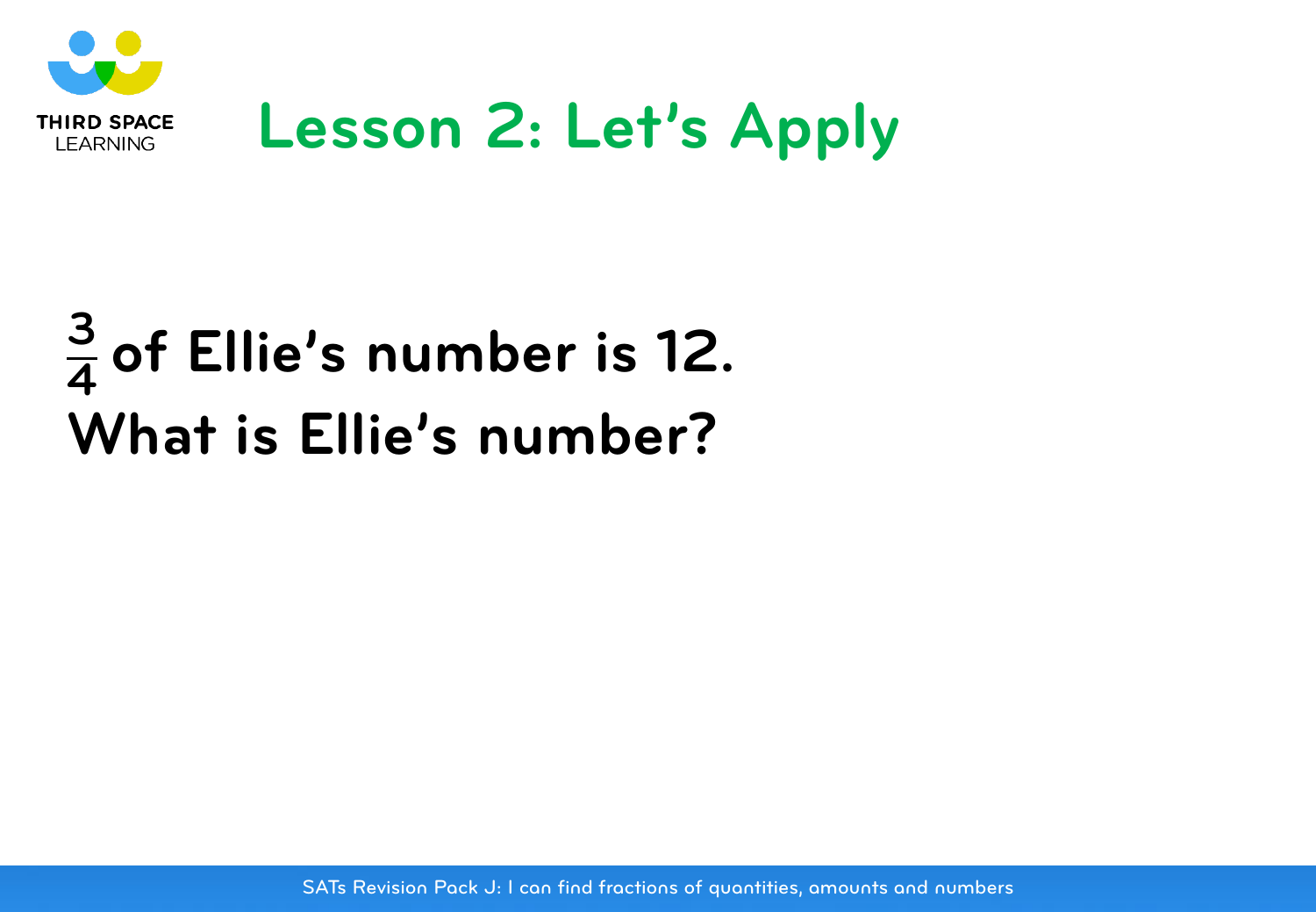

## **Lesson 3: Let's Think**

## **Can you create a hard and easy question that involves finding a fraction of a number?**

### **What makes your question hard or easy?**